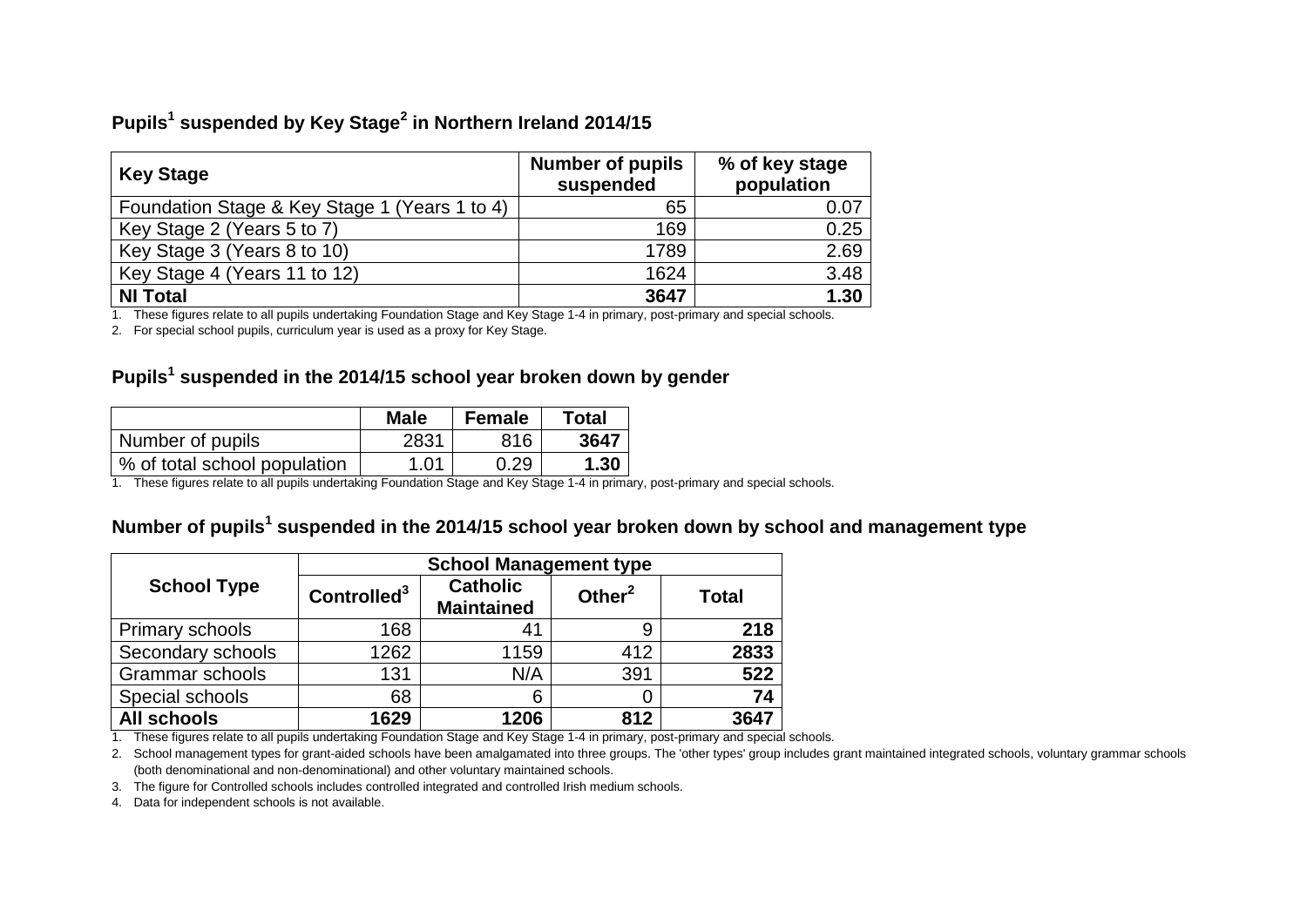**Number of pupils<sup>1</sup> suspended in the 2014/15 school year broken down by frequency of suspension and ethnicity**

| <b>Number of times</b><br>suspended | <b>White</b> | <b>Minority</b><br><b>Ethnic</b><br>Background <sup>2</sup> | <b>Total</b> | % of total<br>school<br>population |
|-------------------------------------|--------------|-------------------------------------------------------------|--------------|------------------------------------|
|                                     | 2372         |                                                             | 2443         | 0.87                               |
|                                     | 597          | 18                                                          | 615          | 0.22                               |
| 3 or more                           | 574          | 15                                                          | 589          | 0.21                               |
| <b>Total</b>                        | 3543         | 104                                                         | 3647         | 1.3                                |

1. These figures relate to all pupils undertaking Foundation Stage and Key Stage 1-4 in primary, post-primary and special schools.

2. The 'minority ethnic background' classification includes Travellers.

## **Pupils<sup>1</sup> suspended in the 2014/15 school year broken down by Education Authority Region**

| <b>Education Authority</b> | <b>Number of pupils</b> |
|----------------------------|-------------------------|
| <b>Region</b>              | suspended               |
| <b>Belfast</b>             | 857                     |
| Western                    | 745                     |
| <b>North Eastern</b>       | 779                     |
| South Eastern              | 682                     |
| Southern                   | 584                     |
| Total                      | 3647                    |

1. These figures relate to all pupils undertaking Foundation Stage and Key Stage 1-4 in primary, post-primary and special schools.